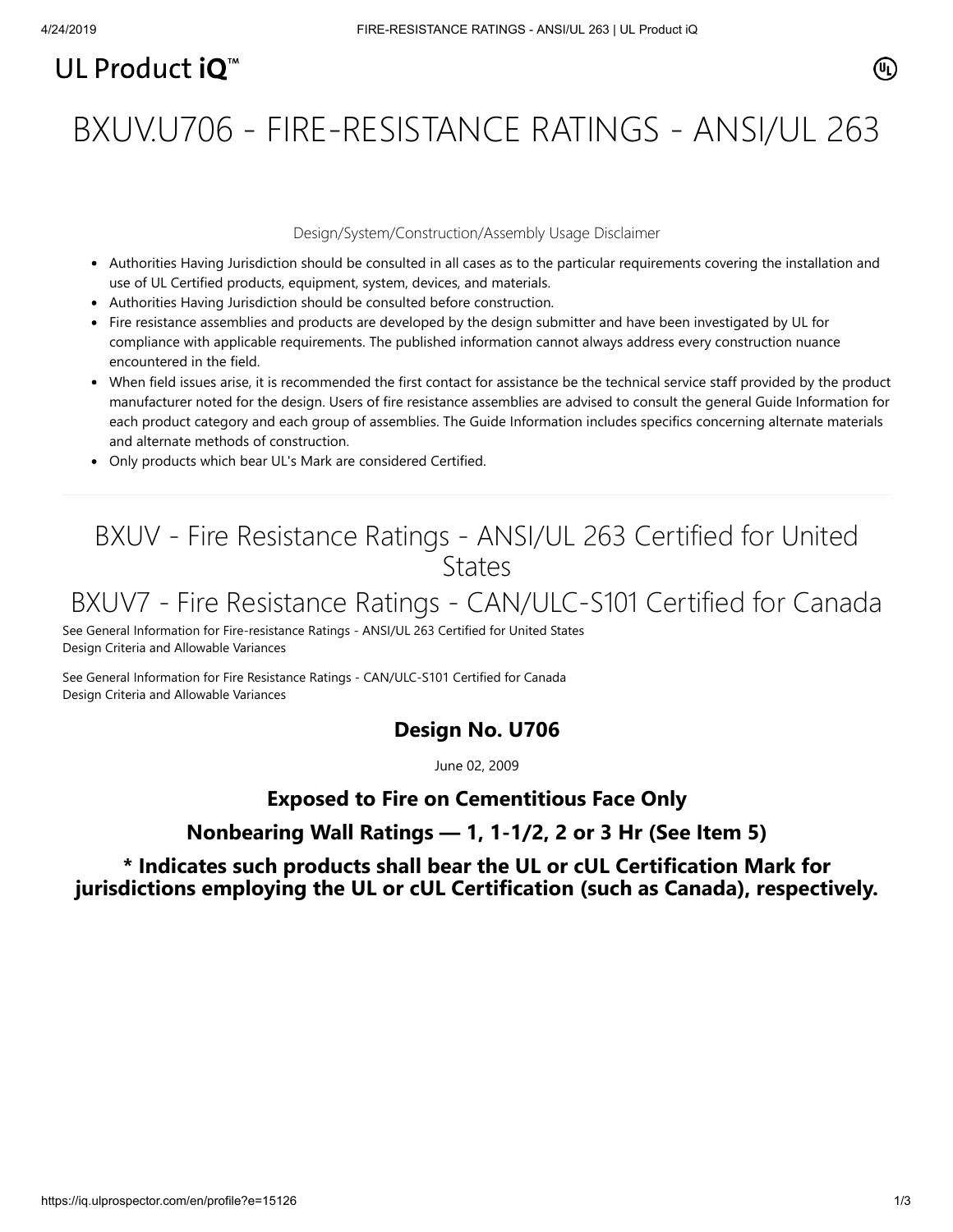4/24/2019 FIRE-RESISTANCE RATINGS - ANSI/UL 263 | UL Product iQ



1. **Supporting Angles —** 3-3/8 by 3-3/8 by 1/4 in. steel angles placed along top and bottom of wall, attached to masonry with 1/4 in. diam by 1-1/2 in. long nailable fasteners with lead plugs spaced 24 in. OC; 2 by 2 by 3/16 in. steel angles placed along sides of assembly, attached to masonry expansion shields spaced 5 ft OC.

2. **Flashing Angles —** Min No. 24 MSG galv steel formed into a Z profile with 1 and 1-1/2 in. legs and 2 in. web, located along top and bottom of wall, 1-1/2 in. leg attached to facing units. Angles attached to masonry with 1/4 in. diam by 1-1/2 in. long nailable fastener with lead plugs spaced 40 in. OC.

3. **Facing Units —** Min 0.020 in. thick (26 MSG) galv steel facing units with 1-1/2 in. deep flutes 6 in. OC. Panels fastened to support angles and reinforcing channel through flashing angles with 1/4 in. diam by 3/4 in. long self-tapping steel screws located in every flute in the horizontal direction.

4. **Reinforcing Channel —** C8 x 11.5 cold-rolled steel channel spaced 5 ft OC, attached to 2 by 2 by 3/16 in. steel angle with two 1/4 in. diam by 11/2 in. long bolts and nuts at each end. The angles were attached to side of masonry by two 5/16 in. diam by 21/2 in. long steel lag bolts with steel expansion shields at each end.

5. **Spray-Applied Fire Resistive Materials\* —** Prepared by mixing with water according to instructions on each bag of material and applied to reinforcing channel and one side of the wall, which must be free of dirt, oil or loose scale, to final thicknesses shown on the table below. Min avg and min ind density of 15 pcf for the Types 304 and 404. For method of density determination, refer to the General Design Information Section.

| <b>Classification</b> |                    | Mti Thkns In.              |
|-----------------------|--------------------|----------------------------|
| Hr                    | <b>Facing Unit</b> | <b>Reinforcing Channel</b> |